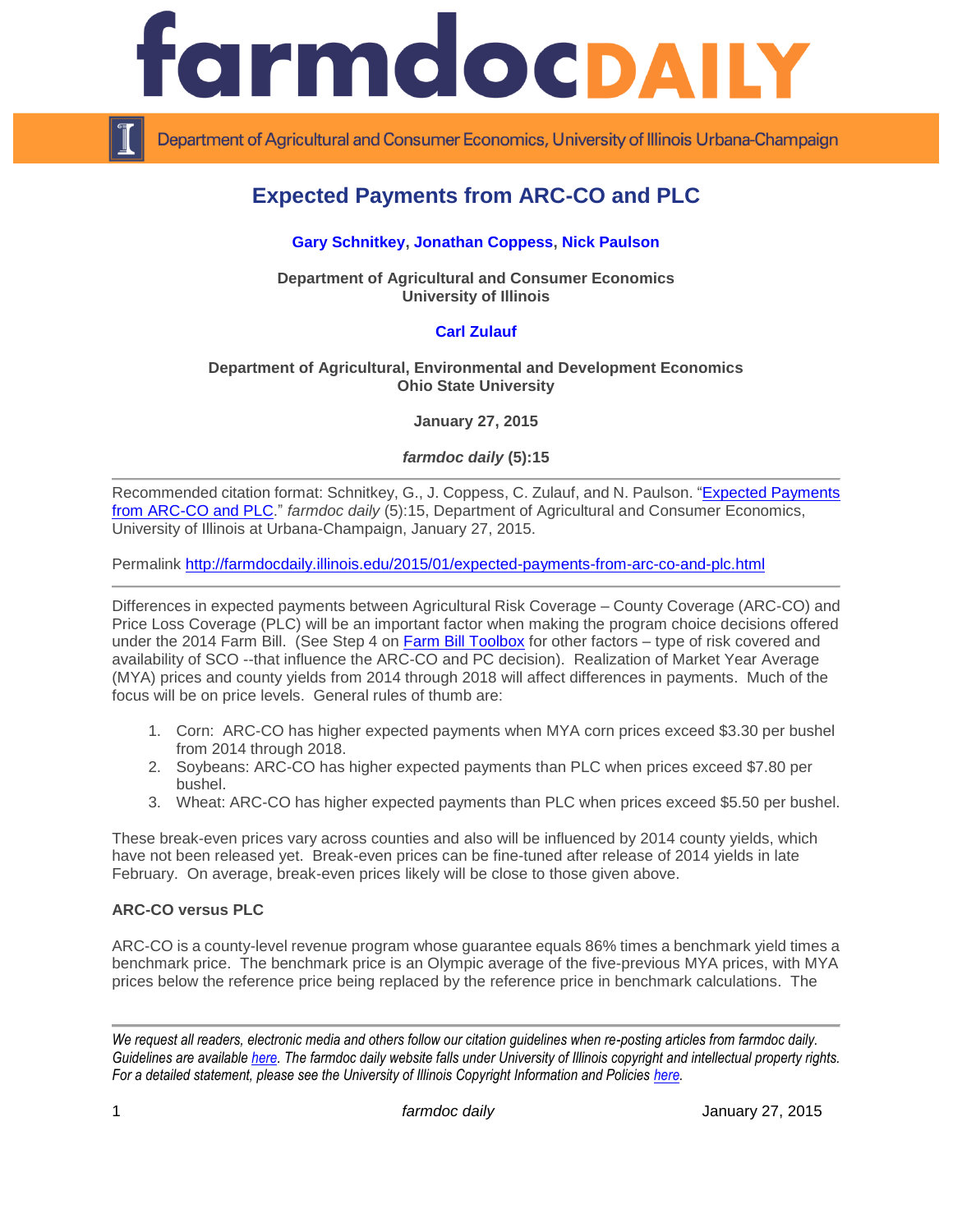benchmark price will change in 2015 through 2018 as realized 2015 through 2018 MYA prices come into benchmark calculations.

Table 1 shows 2014 ARC-CO benchmark prices. Given relatively high prices for the past several years, these benchmark prices will likely decrease over the next several years. This decrease likely will begin after 2015. For example, corn's 2014 benchmark price is \$5.29 per bushel. The benchmark price in 2015 also will be \$5.29, as the Olympic averaging process roles off a 2009 price of \$3.55 and brings on a the 2014 price. The 2014 price likely will be the low and eliminated from the 2015 benchmark calculation. After 2015, benchmark prices will decrease if MYA prices are below \$5.00 per bushel.

| Table 1. ARC-CO 2014 Benchmark Price, PLC Reference Price, and FAPRI Price |      |                    |                    |                                                   |       |       |       |       |       |  |  |  |  |
|----------------------------------------------------------------------------|------|--------------------|--------------------|---------------------------------------------------|-------|-------|-------|-------|-------|--|--|--|--|
| Projections for 2014 through 2018.                                         |      |                    |                    |                                                   |       |       |       |       |       |  |  |  |  |
|                                                                            |      |                    |                    |                                                   |       |       |       |       |       |  |  |  |  |
|                                                                            |      | ARC_CO             | <b>PLC</b>         |                                                   |       |       |       |       |       |  |  |  |  |
|                                                                            |      | <b>Benchmark</b>   | Reference          | <b>FAPRI Market Year Projections</b> <sup>3</sup> |       |       |       |       |       |  |  |  |  |
| Program Crop                                                               | Unit | Price <sup>1</sup> | Price <sup>2</sup> | Avg                                               | 2014  | 2015  | 2016  | 2017  | 2018  |  |  |  |  |
| <b>Barley</b>                                                              | Bu.  | 5.45               | 4.95               | 4.76                                              | 5.30  | 4.71  | 4.52  | 4.58  | 4.68  |  |  |  |  |
| Canola                                                                     | Ib.  | 0.22               | 0.20               | 0.16                                              | 0.17  | 0.16  | 0.16  | 0.17  | 0.17  |  |  |  |  |
| Corn                                                                       | Bu.  | 5.29               | 3.70               | 3.81                                              | 3.63  | 3.81  | 3.83  | 3.84  | 3.92  |  |  |  |  |
| Dry Peas                                                                   | Ib.  | 0.14               | 0.11               | 0.12                                              | 0.12  | 0.11  | 0.12  | 0.12  | 0.12  |  |  |  |  |
| Flax                                                                       | Bu.  | 13.27              | 11.28              | 11.48                                             | 11.96 | 11.01 | 11.23 | 11.45 | 11.73 |  |  |  |  |
| <b>Grain Sorghum</b>                                                       | Bu.  | 5.10               | 3.95               | 3.69                                              | 3.80  | 3.58  | 3.55  | 3.69  | 3.81  |  |  |  |  |
| Lentils                                                                    | Ib.  | 0.24               | 0.20               | 0.20                                              | 0.22  | 0.19  | 0.20  | 0.20  | 0.21  |  |  |  |  |
| Oats                                                                       | Bu.  | 3.25               | 2.40               | 3.19                                              | 3.26  | 3.18  | 3.15  | 3.15  | 3.19  |  |  |  |  |
| <b>Peanuts</b>                                                             | Ib.  | 0.28               | 0.27               | 0.22                                              | 0.22  | 0.22  | 0.22  | 0.22  | 0.22  |  |  |  |  |
| Rice - Long G.                                                             | Ib.  | 0.14               | 0.14               | 0.12                                              | 0.12  | 0.13  | 0.12  | 0.12  | 0.13  |  |  |  |  |
| Rice -- Medium G.                                                          | Ib.  | 0.15               | 0.14               | 0.14                                              | 0.15  | 0.14  | 0.14  | 0.14  | 0.14  |  |  |  |  |
| Soybeans                                                                   | Bu.  | 12.27              | 8.40               | 9.42                                              | 10.02 | 8.76  | 9.11  | 9.41  | 9.79  |  |  |  |  |
| <b>Sunflowers</b>                                                          | Ib.  | 0.23               | 0.20               | 0.20                                              | 0.21  | 0.19  | 0.20  | 0.20  | 0.21  |  |  |  |  |
| Wheat                                                                      | Bu.  | 6.60               | 5.50               | 5.49                                              | 6.13  | 5.14  | 5.19  | 5.38  | 5.63  |  |  |  |  |

 $1$  The 2014 Benchmark Price is the Olympic average of five previous prices.

<sup>2</sup> Set by Congress.

<sup>3</sup> FAPRI, January 2015 U.S. Crop Price Update, FAPRI-MU Bulletin #02-15, January 15, 2015, http://www.fapri.missouri.edu/outreach/publications/2015/FAPRI\_MU\_Bulletin\_02\_15.pdf

PLC will make payments when MYA price is below a reference price. Reference prices are set by Congress in the 2014 Farm Bill and will not vary over time. Table 1 shows reference prices. In most cases, reference prices are below 2014 benchmark prices. For example, corn's 2014 benchmark price is \$5.29 per bushel, and the reference price is \$3.70 per bushel. This could cause ARC-CO to pay at prices above \$3.70 while PLC will not. County yields also will influence payments.

Relative payments from ARC-CO and PLC will be influenced by MYA realizations in 2014 through 2018. Table 1 also shows expected prices for 2014 through 2018 produced by FAPRI in January 2015. FAPRI's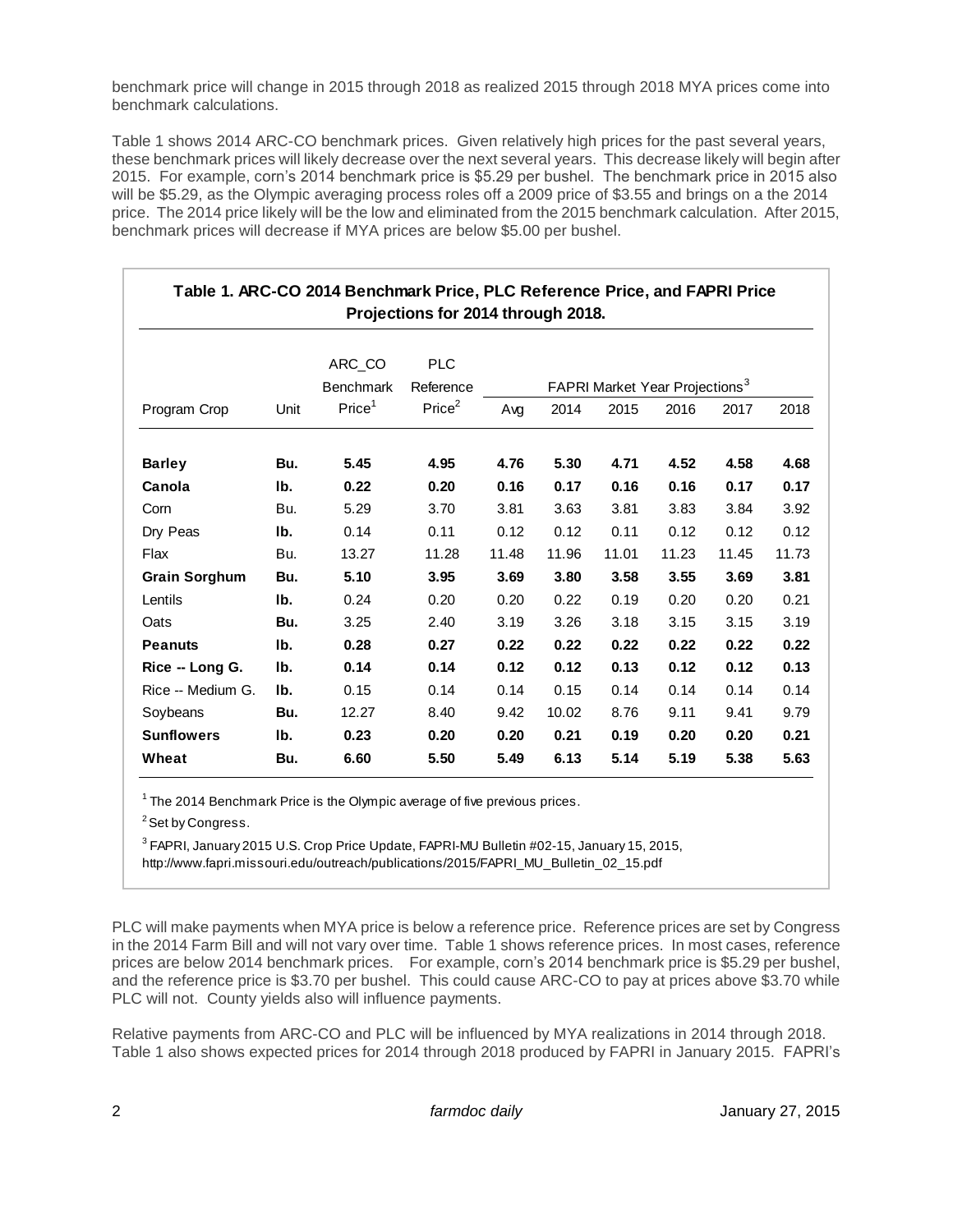price projections for corn are \$3.63 for 2014, \$3.81 for 2015, \$3.83 for 2016, \$3.84 for 2017, and \$3.94 for 2018. The average for the five-year projection period is \$3.81 per bushel.

In Table 1, a crop is bolded when FAPRI's average MYA price for 2014 through 2018 is below the reference price. These crops include barley, canola, grain sorghum, peanuts, rice – long grain, sunflowers, and wheat. In these cases, PLC often has higher expected payments than ARC-CO.

On the other hand, those crops whose reference price is below the FAPRI expected price typically have higher expected payments for ARC-CO than for PLC. These crops include corn, dry peas, flax, lentils, oats, rice – medium grain, and soybeans. ARC-CO often has higher expected payments than PC for these crops.

#### **Expected Payments and Prices**

The Sample Farms section of [Agricultural Price Analysis System](http://fsa.usapas.com/) shows expected payments for ARC-CO and PLC for program crops. These are county specific. A user can select a county and then see expected payments for three price series. One of those is the FAPRI series shown above. Expected payments in APAS are generated by a stochastic process that varies prices and yields (see *farmdoc daily* [October 16,](http://farmdocdaily.illinois.edu/2014/10/comparing-arc-co-to-plc-apas-sample-farms.html)  [2014](http://farmdocdaily.illinois.edu/2014/10/comparing-arc-co-to-plc-apas-sample-farms.html) for more detail). Yearly prices will equal the expected prices from FAPRI.

The "expected payments" column in Table 2 shows average expected payments from 2014 through 2018 across counties. In producing these averages, the program with the highest expected payments is selected for each county. In Table 2, program crops are ordered by size of payment. Peanuts, for example, have the highest expected payments of \$140 per base acre. Corn has expected payments of \$32 per base acre.

These rankings are useful for choosing between the two choices for base acre allocations. Many landowners will wish to choose the allocation with the majority of the acres in program crops with the higher expected payments (see *farmdoc daily* [January 21, 2015](http://farmdocdaily.illinois.edu/2015/01/base-acre-and-yield-updating-decisions.html) for more detail).

Table 1 contains three columns listing percentages of counties for which ARC-CO makes higher expected payments than PLC. A 0% means that PLC has higher expected payments than ARC-CO in all counties. Conversely, a 100% means that ARC-CO has higher expected payments than PLC in all counties.

These percentages are shown for three price series: CBO, FAPRI, and USDA. FAPRI prices are shown in Table 1. For most crops, CBO has higher prices than FAPRI, and FAPRI has higher than USDA. For corn, ARC-CO makes higher payments than PLC in 99% of counties under CBO prices, 92% under FAPRI, and 75% under USDA. These percentages are explainable based on expected prices in those series. CBO prices have average expected prices above \$4.00, resulting in few payments to PLC. FAPRI prices are near \$4.00, still leading to ARC-CO having higher payments. USDA prices are lower and below the reference price. PLC payments increase in these scenarios.

PLC is expected to have higher payments in most counties for many of the crops in all three price scenarios. These crops are peanuts, rice, canola, grain sorghum, sunflowers, and flax. PLC likely will be the preferred choice in these cases. Crops where ARC-CO often has higher expected payments are corn, soybeans, lentils, wheat, dry peas, and oats. Here price expectations influence which program will have the higher payments.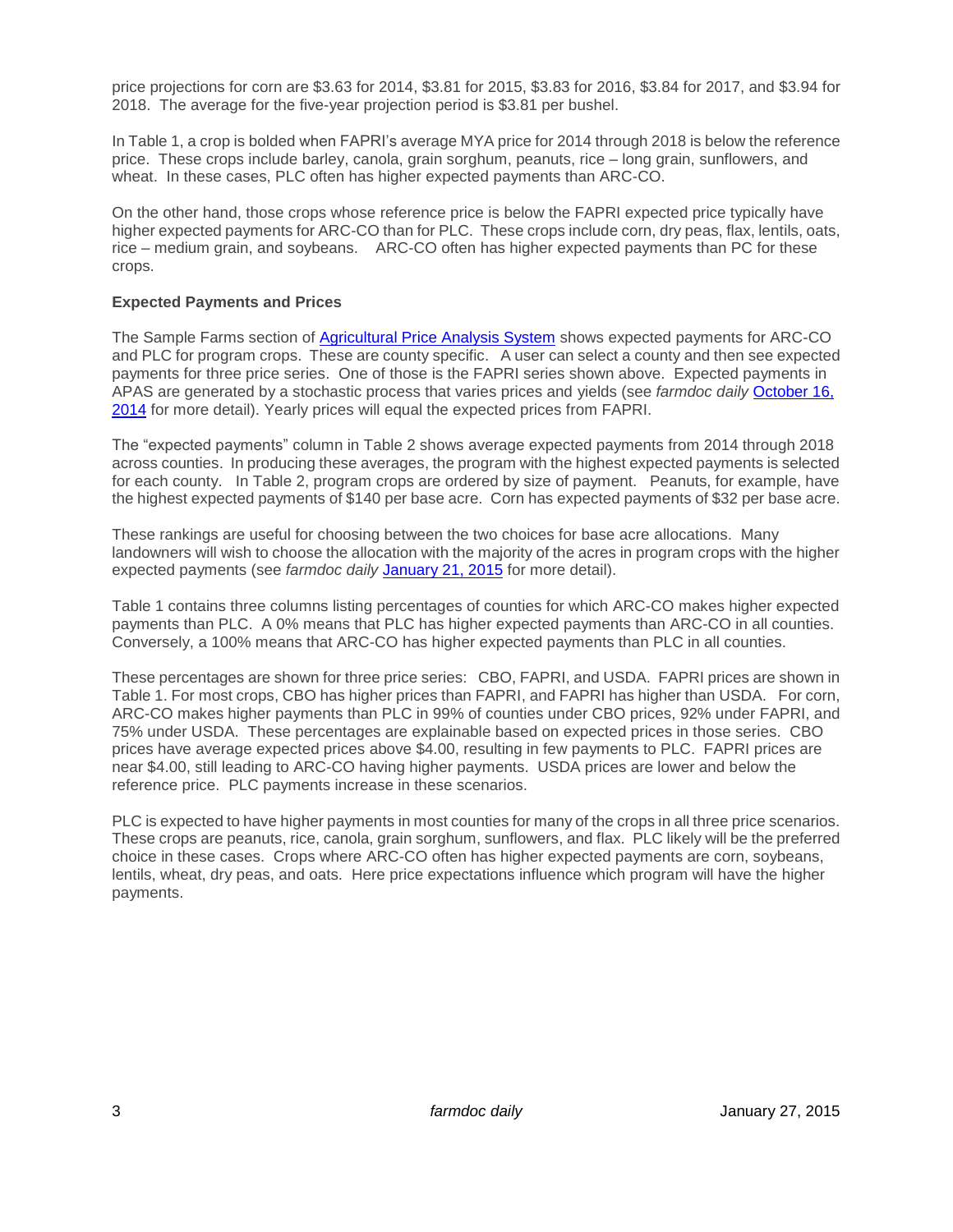|                   | Expected              |       | Counties Where ARC-CO Exceeds PLC<br>Price Series <sup>2</sup> |             |
|-------------------|-----------------------|-------|----------------------------------------------------------------|-------------|
| Crop              | Payments <sup>2</sup> | CBO   | <b>FAPRI</b>                                                   | <b>USDA</b> |
|                   | \$/base acre          |       |                                                                |             |
| Peanuts           | 140                   | $0\%$ | $0\%$                                                          | $0\%$       |
| Canola            | 51                    | $0\%$ | $0\%$                                                          | $0\%$       |
| <b>Barley</b>     | 35                    | $0\%$ | $1\%$                                                          | $0\%$       |
| Flax              | 34                    | $0\%$ | $0\%$                                                          | $0\%$       |
| Corn              | 32                    | 99%   | 92%                                                            | 75%         |
| <b>Sunflowers</b> | 27                    | $0\%$ | $0\%$                                                          | $0\%$       |
| Grain Sorghum     | 24                    | $0\%$ | $0\%$                                                          | $0\%$       |
| Soybeans          | 20                    | 100%  | 100%                                                           | 100%        |
| Wheat             | 20                    | 62%   | 39%                                                            | $0\%$       |
| Lentils           | 19                    | 100%  | 25%                                                            | $0\%$       |
| Dry Peas          | 18                    | $0\%$ | 90%                                                            | $0\%$       |
| Oats              | 8                     | 79%   | 92%                                                            | 0%          |

# **Table 2. Expected Payments and Times ARC-CO Exceeds PLC under Differing Price Series, APAS Sample Farms.**

 $1$  Expected yearly payments for 2014 through 2018 averaged across all counties in Sample Farms of APAS (www.fsa.usapas.com) under FAPRI series as of January 27, 2014. For each county, the highest ARC-CO and PLC payment is used in the average. See individual county results.

 $2$  Percent of counties where expected payment under ARC-CO exceeds PLC for different price series.

## **Expected Payments for Corn**

For corn, ARC-CO usually will have higher expected payments than PLC when the 2014-2018 prices are above \$3.30 per bushel. In 2014, ARC-CO likely will pay more than PLC in many counties, except for those counties with exceptionally high yields. Many high-yielding counties will be located in central Illinois and Missouri (see Figure 1 in *farmdoc daily* [January 22, 2015](http://farmdocdaily.illinois.edu/2015/01/indicated-arc-co-and-plc-payment-2014-crop-year.html) for state estimates).

## **Expected Payments for Soybeans**

For soybeans, ARC-CO usually will have higher expected payments than PLC when 2014-2018 prices are above \$7.80 per bushel. For 2014, most areas as are projected to have low ARC-CO payments and no PLC payments (see Figure 2 in *farmdoc daily* [January 22, 2015\)](http://farmdocdaily.illinois.edu/2015/01/indicated-arc-co-and-plc-payment-2014-crop-year.html).

## **Expected Payments for Wheat**

For wheat, ARC-CO usually will have higher expected payments than PLC when 2014-2018 prices are above \$5.50 per bushel. The \$5.50 break-even point is close to where both CBO and FAPRI are projecting